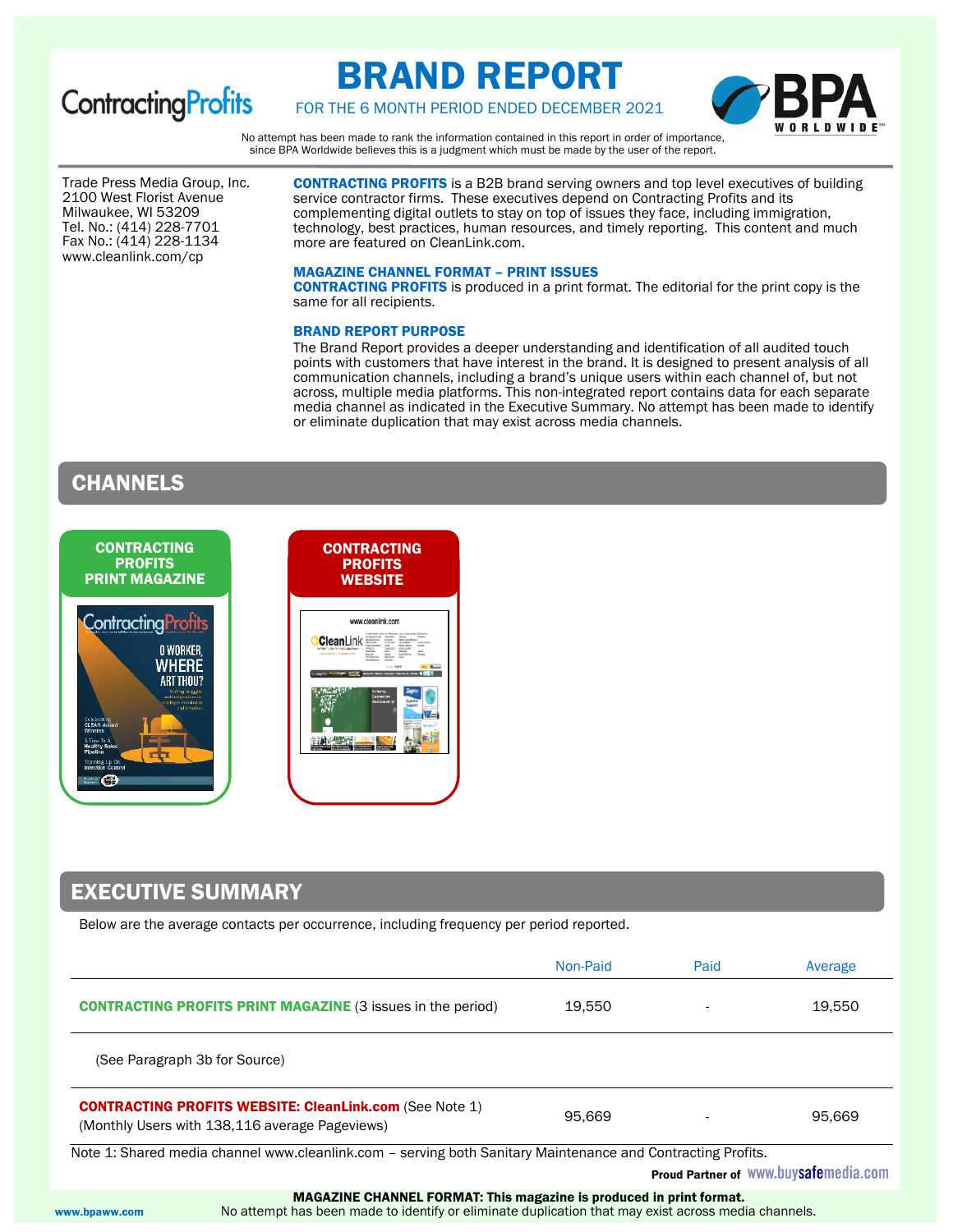#### FIELD SERVED

CONTRACTING PROFITS serves building service contractors/ professional cleaning contractors and manufacturers of sanitary supplies.

## DEFINITION OF RECIPIENT QUALIFICATION

Qualified recipients are building service contractors/professional cleaning contractor executives including: owners, presidents, corporate officers, general managers, sales managers, operations managers in the Field Served.

| <b>AVERAGE NON-OUALIFIED CIRCULATION</b><br>Non-Oualified |        |
|-----------------------------------------------------------|--------|
| Not Included Elsewhere                                    | Copies |
| <b>Other Paid Circulation</b>                             | 83     |
| Advertiser and Agency                                     | 238    |
| Allocated for Trade Shows<br>and Conventions              | 50     |
| All Other                                                 | 465    |
| <b>TOTAL</b>                                              | 836    |

## 1. AVERAGE QUALIFIED CIRCULATION BREAKOUT FOR THE PERIOD Total Qualified Qualified Non-Paid Qualified Paid Qualified

| vuallitu<br>Circulation                      | Copies                   | Percent                      | Copies                       | Percent | Copies                   | Percent |
|----------------------------------------------|--------------------------|------------------------------|------------------------------|---------|--------------------------|---------|
| Individual                                   | 19.550                   | 100.0                        | 19.550                       | 100.0   | $\overline{\phantom{a}}$ | -       |
| Sponsored<br>Individually<br>Addressed       | $\overline{\phantom{a}}$ | ۰                            |                              | ۰       |                          |         |
| Membership Benefit                           | $\overline{\phantom{a}}$ | ٠                            | $\qquad \qquad \blacksquare$ | ۰       | $\overline{\phantom{a}}$ | -       |
| Multi-Copy Same<br>Addressee                 | ۰                        | ٠                            | ۰                            | ٠       | ۰                        | ۰       |
| <b>Single Copy Sales</b>                     | $\overline{\phantom{a}}$ | $\qquad \qquad \blacksquare$ | ۰                            | ۰       | ۰                        |         |
| <b>TOTAL OUALIFIED</b><br><b>CIRCULATION</b> | 19,550                   | 100.0                        | 19.550                       | 100.0   | ۰                        |         |
|                                              |                          |                              |                              |         |                          |         |

| 2. QUALIFIED CIRCULATION BY ISSUES FOR PERIOD |                    |
|-----------------------------------------------|--------------------|
| <b>2021 Issue</b>                             | Total<br>Qualified |
| July/August                                   | 19,550             |
| September/October                             | 19,550             |
| November/December                             | 19,550             |

| 3a. BUSINESS/OCCUPATION BREAKOUT OF QUALIFIED CIRCULATION FOR ISSUE OF NOVEMBER/DECEMBER 2021<br>This issue is equal to the average of the other 2 issues reported in Paragraph 2. |                        |                  |
|------------------------------------------------------------------------------------------------------------------------------------------------------------------------------------|------------------------|------------------|
| Business and Industry (Note 1)                                                                                                                                                     | <b>Total Oualified</b> | Percent of Total |
| Building service contractors/professional cleaning contractors                                                                                                                     | 19,386                 | 99.2             |
| <b>Manufacturers of Sanitary Supplies</b>                                                                                                                                          | 164                    | 0.8              |
| TOTAL QUALIFIED CIRCULATION                                                                                                                                                        | 19.550                 | 100.0            |
| <b>PERCENT</b>                                                                                                                                                                     | 100.0                  |                  |

NOTE 1: Qualified recipients are building service contractors/professional cleaning contractor executives including: owners, presidents, corporate officers, general managers, sales managers, operations managers in the Field Served.

## 3b. QUALIFICATION SOURCE BREAKOUT OF QUALIFIED CIRCULATION FOR ISSUE OF NOVEMBER/DECEMBER 2021

|                                                                        |                          | <b>Qualified Within</b>  |                          |                          |                |
|------------------------------------------------------------------------|--------------------------|--------------------------|--------------------------|--------------------------|----------------|
| <b>Qualification Source</b>                                            | 1 Year                   | 2 Years                  | 3 Years                  | Total<br>Qualified       | Percent        |
| Direct Request:<br>$\mathbf{L}$                                        | 5.093                    | 2,351                    | 1,649                    | 9,093                    | 46.5           |
| II. Request from recipient's company:                                  |                          | $\overline{\phantom{0}}$ | 18                       | 18                       | 0.1            |
| III. Membership Benefit:                                               | ٠                        | $\blacksquare$           | $\blacksquare$           | $\blacksquare$           |                |
| IV. Communication (other than request):                                |                          | $\blacksquare$           | $\blacksquare$           | $\blacksquare$           |                |
| V. <b>TOTAL</b> - Sources other than above<br>(listed alphabetically): | 10,390                   | 5                        | 44                       | 10,439                   | 53.4           |
| *Association rosters and directories                                   | 426                      | 5                        | 44                       | 475                      | 2.4            |
| *Business directories                                                  | 9.964                    | $\sim$                   | $\sim$                   | 9,964                    | 51.0           |
| Manufacturer's, distributor's, and<br>wholesaler's lists               |                          | ٠                        | ۰                        | $\overline{\phantom{a}}$ |                |
| Other sources                                                          | $\overline{\phantom{a}}$ | $\overline{\phantom{a}}$ | $\overline{\phantom{0}}$ | $\sim$                   | $\sim$         |
| VI. Single Copy Sales:                                                 | $\blacksquare$           | $\overline{\phantom{0}}$ | $\overline{\phantom{0}}$ | $\blacksquare$           | $\blacksquare$ |
| <b>TOTAL QUALIFIED CIRCULATION</b>                                     | 15,483                   | 2,356                    | 1.711                    | 19,550                   | 100.0          |
| <b>PERCENT</b>                                                         | 79.2                     | 12.0                     | 8.8                      | 100.0                    |                |
| *See Additional Data                                                   |                          |                          |                          |                          |                |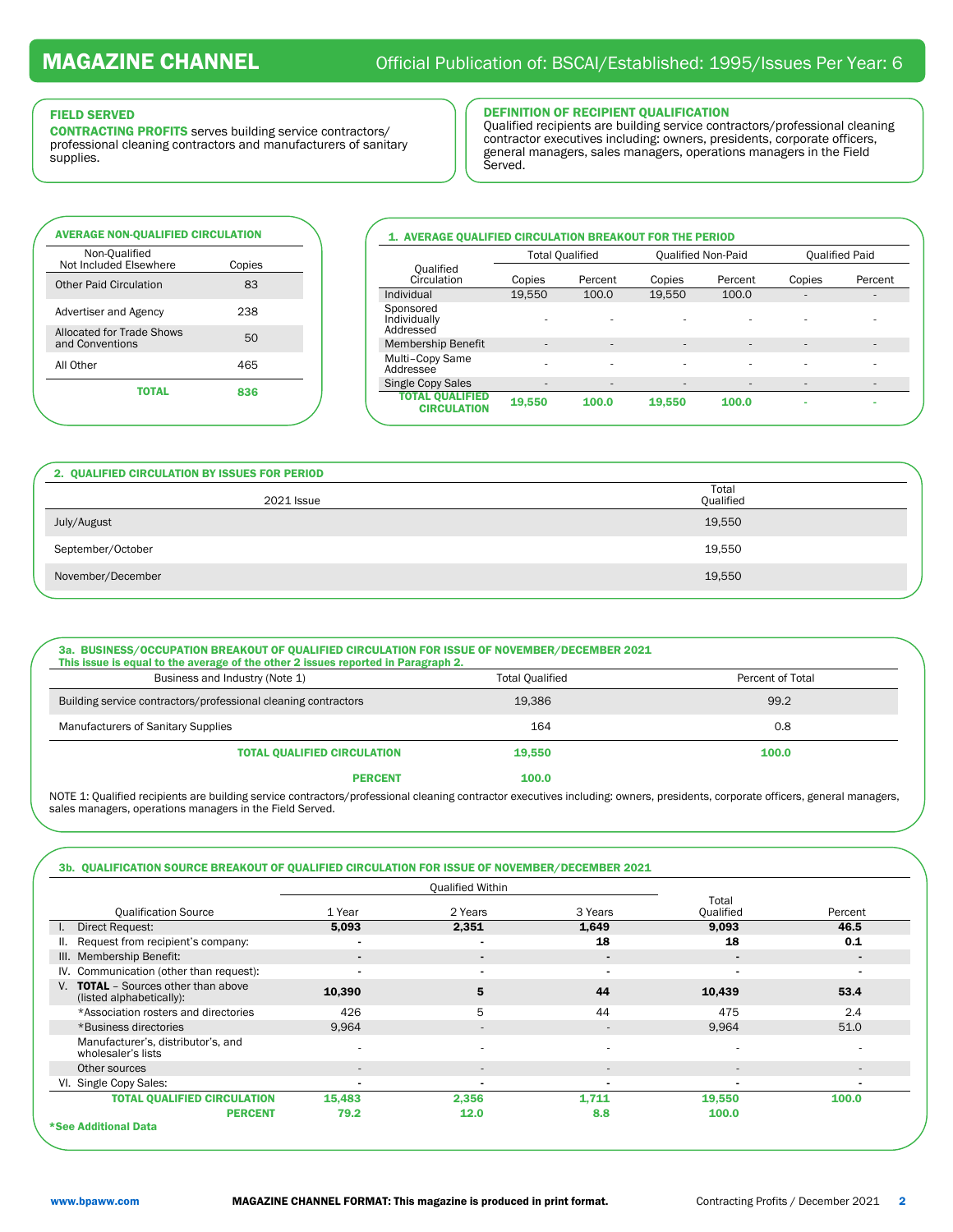|                                                                       | <b>Audited Data</b>    | <b>Audited Data</b>            | <b>Audited Data</b>      | <b>Audited Data</b>            | Circulation Claim         | Circulation Claim                 |  |
|-----------------------------------------------------------------------|------------------------|--------------------------------|--------------------------|--------------------------------|---------------------------|-----------------------------------|--|
| 6-Month Period Ended:                                                 | January - June<br>2019 | <b>July - December</b><br>2019 | January – June<br>2020   | <b>July - December</b><br>2020 | January – June<br>$2021*$ | <b>July - December</b><br>$2021*$ |  |
| Total Audit Average Qualified:                                        | 20.052                 | 19.879                         | 19.550                   | 19.551                         | 19.550                    | 19.550                            |  |
| <b>Oualified Non-Paid:</b>                                            | 20.052                 | 19.879                         | 19.550                   | 19.551                         | 19.550                    | 19.550                            |  |
| Oualified Paid:                                                       |                        | -                              | $\overline{\phantom{a}}$ |                                | $\overline{\phantom{a}}$  | $\overline{a}$                    |  |
| Post Expire Copies included in<br><b>Total Qualified Circulation:</b> | $*$ NC                 | $**NC$                         | $*$ NC                   | $*$ NC                         | $**NC$                    | $**NC$                            |  |
| Average Annual Order Price:                                           | $*$ NC                 | $**NC$                         | $*$ NC                   | $*$ NC                         | $*$ NC                    | $*$ NC                            |  |

## GEOGRAPHICAL BREAKOUT OF QUALIFIED CIRCULATION FOR ISSUE OF NOVEMBER/DECEMBER 2021\*

|                 | <b>State</b>            | <b>Total Qualified</b> | Percent | <b>State</b>                       | <b>Total Qualified</b> | Percent |
|-----------------|-------------------------|------------------------|---------|------------------------------------|------------------------|---------|
| Maine           |                         | 92                     |         | Kentucky                           | 203                    |         |
| New Hampshire   |                         | 107                    |         | Tennessee                          | 350                    |         |
| Vermont         |                         | 48                     |         | Alabama                            | 258                    |         |
| Massachusetts   |                         | 527                    |         | Mississippi                        | 92                     |         |
| Rhode Island    |                         | 84                     |         | EAST SO. CENTRAL                   | 903                    | 4.6     |
| Connecticut     |                         | 307                    |         | Arkansas                           | 174                    |         |
|                 | <b>NEW ENGLAND</b>      | 1,165                  | 6.0     | Louisiana                          | 181                    |         |
| New York        |                         | 752                    |         | Oklahoma                           | 148                    |         |
| New Jersey      |                         | 604                    |         | Texas                              | 1,491                  |         |
| Pennsylvania    |                         | 706                    |         | WEST SO. CENTRAL                   | 1,994                  | 10.2    |
|                 | <b>MIDDLE ATLANTIC</b>  | 2,062                  | 10.5    |                                    | 72                     |         |
| Ohio            |                         | 696                    |         | Montana                            |                        |         |
| Indiana         |                         | 361                    |         | Idaho                              | 91                     |         |
| <b>Illinois</b> |                         | 641                    |         | Wyoming                            | 52                     |         |
| Michigan        |                         | 506                    |         | Colorado                           | 280                    |         |
| Wisconsin       |                         | 540                    |         | New Mexico                         | 105                    |         |
|                 | <b>EAST NO. CENTRAL</b> | 2,744                  | 14.0    | Arizona                            | 474                    |         |
| Minnesota       |                         | 280                    |         | Utah                               | 218                    |         |
| lowa            |                         | 175                    |         | Nevada                             | 151                    |         |
| Missouri        |                         | 327                    |         | <b>MOUNTAIN</b>                    | 1,443                  | 7.4     |
| North Dakota    |                         | 75                     |         | Alaska                             | 89                     |         |
| South Dakota    |                         | 41                     |         | Washington                         | 590                    |         |
| Nebraska        |                         | 124                    |         | Oregon                             | 229                    |         |
| Kansas          |                         | 184                    |         | California                         | 2,794                  |         |
|                 | <b>WEST NO. CENTRAL</b> | 1,206                  | 6.2     | Hawaii                             | 50                     |         |
| Delaware        |                         | 47                     |         | <b>PACIFIC</b>                     | 3,752                  | 19.2    |
| Maryland        |                         | 320                    |         | <b>UNITED STATES</b>               | 19,468                 | 99.6    |
| Washington, DC  |                         | 21                     |         | <b>U.S. Territories</b>            | 18                     |         |
| Virginia        |                         | 677                    |         |                                    |                        |         |
| West Virginia   |                         | 75                     |         | Canada                             | 64                     |         |
| North Carolina  |                         | 580                    |         | Mexico                             |                        |         |
| South Carolina  |                         | 265                    |         | Other International                |                        |         |
| Georgia         |                         | 735                    |         | APO/FPO                            |                        |         |
| Florida         |                         | 1,479                  |         | <b>TOTAL QUALIFIED CIRCULATION</b> | 19,550                 | 100.0   |
|                 | <b>SOUTH ATLANTIC</b>   | 4,199                  | 21.5    |                                    |                        |         |

\*See Additional Data